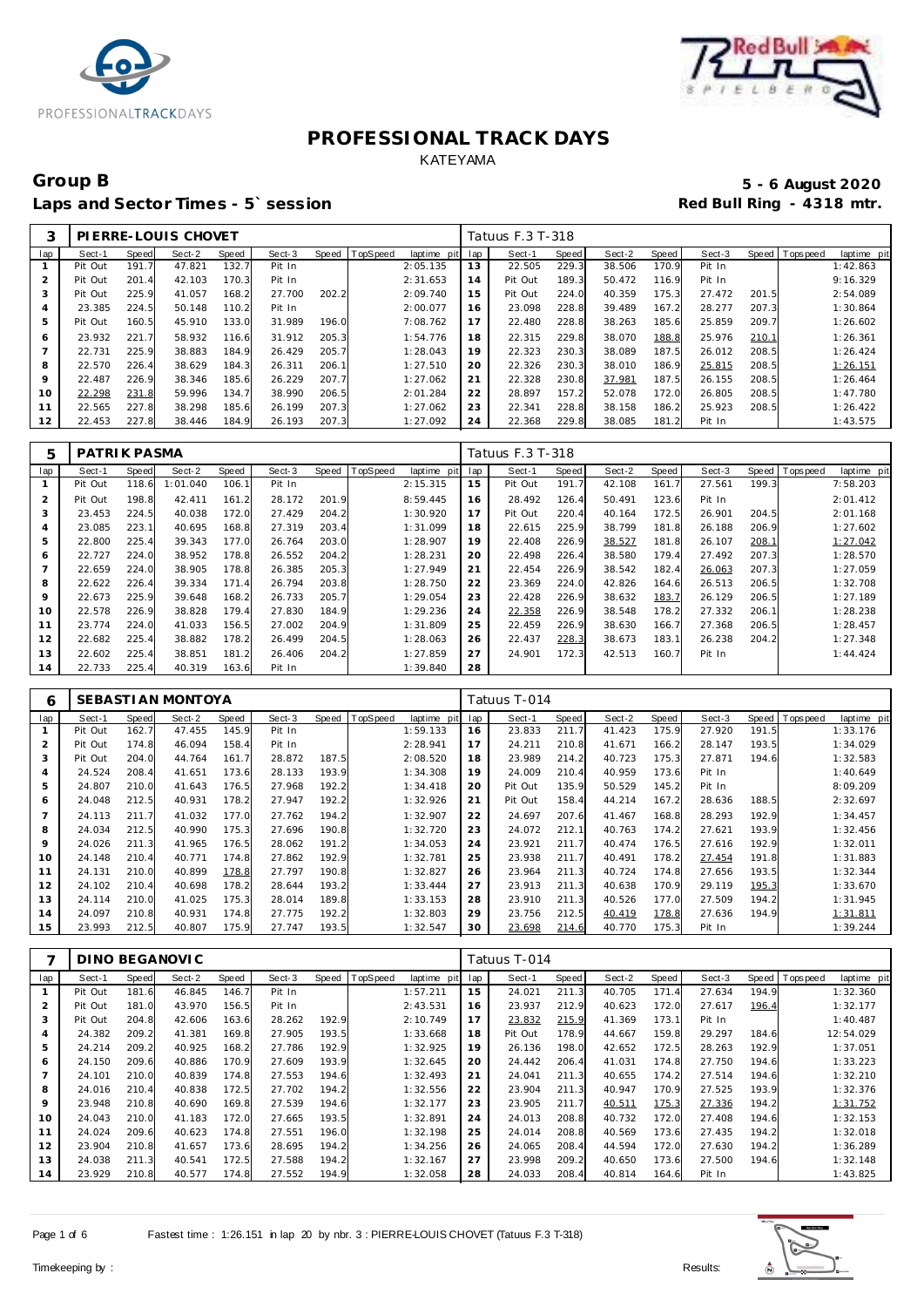



### Group B<br>
5 - 6 August 2020<br>
Laps and Sector Times - 5`session<br> **5 - 6 August 2020** Laps and Sector Times - 5' session

|     |         |       | DEXTER PATTERSON |       |        |       |          |             |     | Tatuus T-014 |       |        |       |        |       |                |             |
|-----|---------|-------|------------------|-------|--------|-------|----------|-------------|-----|--------------|-------|--------|-------|--------|-------|----------------|-------------|
| lap | Sect-1  | Speed | Sect-2           | Speed | Sect-3 | Speed | TopSpeed | laptime pit | lap | Sect-1       | Speed | Sect-2 | Speed | Sect-3 |       | Speed Topspeed | laptime pit |
|     | Pit Out | 176.0 | 47.364           | 144.4 | 31.233 | 177.9 |          | 1:45.886    | 15  | 24.133       | 209.6 | 42.628 | 167.2 | 28.002 | 191.5 |                | 1:34.763    |
| 2   | 27.284  | 189.7 | 44.470           | 153.4 | 29.884 | 184.3 |          | 1:41.638    | 16  | 24.232       | 208.8 | 40.781 | 172.0 | 27.749 | 191.5 |                | 1:32.762    |
| 3   | 25.575  | 199.9 | 43.344           | 141.0 | 29.433 | 191.2 |          | 1:38.352    | 17  | 24.085       | 208.8 | 40.909 | 173.1 | 27.747 | 192.2 |                | 1:32.741    |
| 4   | 24.399  | 210.4 | 42.284           | 165.1 | 28.449 | 191.8 |          | 1:35.132    | 18  | 24.045       | 209.2 | 40.819 | 173.1 | 27.669 | 192.9 |                | 1:32.533    |
| 5   | 24.286  | 210.4 | 42.314           | 162.2 | 28.453 | 192.5 |          | 1:35.053    | 19  | 24.067       | 209.6 | 42.452 | 122.4 | 33.534 | 192.9 |                | 1:40.053    |
| 6   | 24.225  | 210.4 | 41.703           | 166.7 | 28.014 | 192.9 |          | 1:33.942    | 20  | 25.330       | 201.0 | 44.622 | 137.1 | Pit In |       |                | 1:47.051    |
|     | 24.173  | 210.0 | 41.019           | 171.4 | 27.703 | 193.2 |          | 1:32.895    | 21  | Pit Out      | 191.0 | 46.691 | 157.4 | 29.115 | 185.2 |                | 7:03.286    |
| 8   | 24.103  | 209.2 | 40.958           | 172.0 | 27.737 | 192.9 |          | 1:32.798    | 22  | 26.338       | 195.5 | 42.092 | 167.2 | 28.391 | 190.5 |                | 1:36.821    |
| 9   | 24.200  | 208.8 | 41.054           | 173.6 | 36.953 | 120.1 |          | 1:42.207    | 23  | 24.300       | 209.2 | 41.078 | 169.3 | 27.624 | 193.5 |                | 1:33.002    |
| 10  | 28.661  | 205.2 | 43.540           | 159.3 | Pit In |       |          | 1:47.772    | 24  | 23.928       | 211.7 | 41.110 | 170.3 | 27.778 | 193.5 |                | 1:32.816    |
| 11  | Pit Out | 163.9 | 45.657           | 161.7 | 29.014 | 191.2 |          | 6:31.019    | 25  | 24.086       | 211.3 | 40.784 | 174.2 | 27.600 | 193.5 |                | 1:32.470    |
| 12  | 24.289  | 211.3 | 41.229           | 169.3 | 28.020 | 193.2 |          | 1:33.538    | 26  | 23.906       | 211.7 | 40.528 | 173.6 | 27.493 | 193.5 |                | 1:31.927    |
| 13  | 24.129  | 211.7 | 41.019           | 165.6 | 28.007 | 193.9 |          | 1:33.155    | 27  | 24.198       | 180.1 | 49.201 | 151.7 | 27.793 | 194.6 |                | 1: 41.192   |
| 14  | 23.995  | 213.8 | 41.059           | 170.3 | 27.815 | 192.9 |          | 1:32.869    | 28  | 23.962       | 212.1 | 40.848 | 125.3 | Pit In |       |                | 1:40.889    |

| 13  | JASI N FERATI |              |        |       |        |       |          |             |     | Tatuus T-014 |       |        |       |        |       |                   |             |
|-----|---------------|--------------|--------|-------|--------|-------|----------|-------------|-----|--------------|-------|--------|-------|--------|-------|-------------------|-------------|
| lap | Sect-1        | <b>Speed</b> | Sect-2 | Speed | Sect-3 | Speed | TopSpeed | laptime pit | lap | Sect-1       | Speed | Sect-2 | Speed | Sect-3 | Speed | <b>T</b> ops peed | laptime pit |
|     | Pit Out       | 170.7        | 54.684 | 129.2 | 35.141 | 154.3 |          | 1:57.238    | 14  | 24.232       | 207.2 | 40.946 | 167.7 | 27.510 | 193.9 |                   | 1:32.688    |
| ∠   | 28.388        | 168.3        | 46.606 | 135.0 | Pit In |       |          | 1:54.365    | 15  | 23.901       | 209.2 | 40.833 | 166.7 | 27.599 | 192.9 |                   | 1:32.333    |
| 3   | Pit Out       | 169.1        | 45.965 | 144.8 | Pit In |       |          | 2:15.390    | 16  | 24.015       | 209.2 | 42.674 | 159.3 | Pit In |       |                   | 1:40.218    |
| 4   | Pit Out       | 131.8        | 48.144 | 146.7 | 29.205 | 190.1 |          | 2:17.242    | 17  | Pit Out      | 203.3 | 44.618 | 153.0 | 29.479 | 185.2 |                   | 8:26.756    |
| 5   | 24.600        | 206.0        | 42.065 | 161.2 | 29.240 | 193.5 |          | 1:35.905    | 18  | 25.213       | 208.4 | 42.530 | 162.2 | 28.315 | 192.5 |                   | 1:36.058    |
| 6   | 26.182        | 159.1        | 47.886 | 157.4 | Pit In |       |          | 1:50.435    | 19  | 24.272       | 210.4 | 41.375 | 164.1 | 27.904 | 194.6 |                   | 1:33.551    |
|     | Pit Out       | 199.1        | 44.630 | 153.8 | 29.424 | 187.8 |          | 7:58.492    | 20  | 24.254       | 210.0 | 41.087 | 170.3 | 27.595 | 194.6 |                   | 1:32.936    |
| 8   | 25.104        | 204.4        | 42.421 | 158.8 | 28.277 | 191.8 |          | 1:35.802    | 21  | 24.081       | 210.0 | 40.796 | 170.9 | 27.521 | 193.9 |                   | 1:32.398    |
| 9   | 24.405        | 207.2        | 41.543 | 162.7 | 28.043 | 192.2 |          | 1:33.991    | 22  | 24.024       | 213.4 | 41.315 | 167.2 | 27.470 | 193.9 |                   | 1:32.809    |
| 10  | 24.181        | 208.0        | 41.325 | 164.1 | 27.946 | 192.2 |          | 1:33.452    | 23  | 24.052       | 208.4 | 40.689 | 173.6 | 27.423 | 194.6 |                   | 1:32.164    |
| 11  | 24.153        | 207.2        | 40.999 | 166.7 | 27.676 | 192.9 |          | 1:32.828    | 24  | 24.070       | 208.4 | 40.654 | 167.2 | 27.496 | 194.2 |                   | 1:32.220    |
| 12  | 24.071        | 207.6        | 40.882 | 165.1 | 27.749 | 192.5 |          | 1:32.702    | 25  | 24.129       | 208.0 | 40.793 | 173.1 | Pit In |       |                   | 1:38.692    |
| 13  | 24.336        | 208.0        | 41.084 | 168.2 | 27.706 | 192.9 |          | 1:33.126    | 26  |              |       |        |       |        |       |                   |             |

| 14      | FILIP UGRAN |       |        |       |        |       |          |             |     | Tatuus T-014 |       |        |       |        |       |                 |             |
|---------|-------------|-------|--------|-------|--------|-------|----------|-------------|-----|--------------|-------|--------|-------|--------|-------|-----------------|-------------|
| lap     | Sect-1      | Speed | Sect-2 | Speed | Sect-3 | Speed | TopSpeed | laptime pit | lap | Sect-1       | Speed | Sect-2 | Speed | Sect-3 |       | Speed Tops peed | laptime pit |
|         | Pit Out     | 172.6 | 48.079 | 144.4 | 32.386 | 185.9 |          | 1:52.251    | 13  | Pit Out      | 145.9 | 46.578 | 141.4 | 30.476 | 185.9 |                 | 8:47.238    |
|         | 25.607      | 202.9 | 43.786 | 157.0 | 29.204 | 188.2 |          | 1:38.597    | 14  | 25.993       | 185.7 | 42.984 | 149.6 | 29.102 | 192.9 |                 | 1:38.079    |
| 3       | 25.172      | 202.5 | 42.652 | 161.7 | 28.980 | 169.3 |          | 1:36.804    | 15  | 24.369       | 208.8 | 41.178 | 168.8 | 27.726 | 192.9 |                 | 1:33.273    |
|         | 30.059      | 114.8 | 48.374 | 147.5 | 29.881 | 191.8 |          | 1:48.314    | 16  | 28.633       | 128.2 | 50.140 | 136.4 | Pit In |       |                 | 2:00.410    |
| 5       | 24.322      | 208.8 | 45.459 | 164.1 | 28.261 | 195.3 |          | 1:38.042    | 17  | Pit Out      | 206.8 | 42.255 | 163.6 | 27.962 | 193.2 |                 | 1:52.943    |
| 6       | 24.273      | 208.8 | 41.621 | 158.4 | Pit In |       |          | 1:39.842    | 18  | 24.383       | 210.4 | 41.194 | 172.5 | 27.730 | 193.9 |                 | 1:33.307    |
|         | Pit Out     | 147.1 | 43.877 | 153.0 | 28.728 | 191.5 |          | 7:04.465    | 19  | 24.018       | 210.4 | 40.662 | 170.3 | 27.486 | 195.3 |                 | 1:32.166    |
| 8       | 24.762      | 208.8 | 43.080 | 138.5 | 28.923 | 191.8 |          | 1:36.765    | 20  | 24.068       | 211.3 | 40.737 | 169.8 | 27.431 | 195.7 |                 | 1:32.236    |
| $\circ$ | 24.405      | 208.8 | 41.700 | 161.7 | 27.960 | 193.5 |          | 1:34.065    | 21  | 23.979       | 211.7 | 40.712 | 176.5 | 27.517 | 193.9 |                 | 1:32.208    |
| 10      | 28.831      | 136.1 | 47.730 | 150.8 | 30.200 | 192.9 |          | 1:46.761    | 22  | 24.051       | 210.0 | 40.758 | 167.2 | 27.486 | 193.9 |                 | 1:32.295    |
| 11      | 24.162      | 210.4 | 58.077 | 157.9 | 28.148 | 193.5 |          | 1:50.387    | 23  | 23.960       | 209.2 | 40.707 | 170.9 | 27.464 | 195.3 |                 | 1:32.131    |
| 12      | 24.246      | 210.8 | 40.916 | 166.2 | Pit In |       |          | 1:38.111    | 24  | 23.901       | 210.8 | 43.313 | 120.5 | Pit In |       |                 | 1:42.031    |

| 15             | PIOTR WISNICKI |       |        |       |        |       |          |             |     | Tatuus T-014 |       |        |       |        |       |                                 |
|----------------|----------------|-------|--------|-------|--------|-------|----------|-------------|-----|--------------|-------|--------|-------|--------|-------|---------------------------------|
| lap            | Sect-1         | Speed | Sect-2 | Speed | Sect-3 | Speed | TopSpeed | laptime pit | lap | Sect-1       | Speed | Sect-2 | Speed | Sect-3 |       | Speed   Topspeed<br>laptime pit |
|                | Pit Out        | 184.4 | 46.325 | 158.4 | 31.212 | 179.4 |          | 1:47.408    | 13  | Pit Out      | 190.7 | 46.196 | 160.7 | 28.478 | 193.5 | 11:02.740                       |
| $\overline{2}$ | 27.214         | 200.2 | 43.748 | 161.2 | 29.836 | 187.2 |          | 1:40.798    | 14  | 24.692       | 210.0 | 42.155 | 167.7 | 27.924 | 195.3 | 1:34.771                        |
| 3              | 24.894         | 207.6 | 42.171 | 166.7 | 28.668 | 192.5 |          | 1:35.733    | 15  | 24.052       | 210.8 | 41.271 | 166.2 | 28.201 | 194.2 | 1:33.524                        |
| 4              | 25.231         | 205.2 | 44.034 | 164.6 | 28.486 | 191.8 |          | 1:37.751    | 16  | 26.732       | 184.1 | 45.310 | 160.2 | 30.242 | 194.2 | 1:42.284                        |
| 5              | 24.348         | 208.4 | 41.460 | 171.4 | 27.917 | 193.5 |          | 1:33.725    | 17  | 24.124       | 209.2 | 41.376 | 167.2 | 27.757 | 194.2 | 1:33.257                        |
| 6              | 24.808         | 187.0 | 42.539 | 159.3 | Pit In |       |          | 1:44.683    | 18  | 25.245       | 159.8 | 42.826 | 166.7 | 28.316 | 193.2 | 1:36.387                        |
|                | Pit Out        | 203.3 | 43.845 | 166.7 | 28.385 | 191.8 |          | 11:43.599   | 19  | 24.117       | 209.6 | 43.962 | 166.2 | 27.806 | 195.7 | 1:35.885                        |
| 8              | 24.637         | 210.0 | 42.210 | 161.2 | 28.496 | 193.2 |          | 1:35.343    | 20  | 24.179       | 208.8 | 41.094 | 166.2 | 27.677 | 196.7 | 1:32.950                        |
| 9              | 24.125         | 210.8 | 41.232 | 169.3 | 27.873 | 194.9 |          | 1:33.230    | 21  | 23.842       | 212.1 | 41.100 | 166.7 | 27.872 | 193.5 | 1:32.814                        |
| 10             | 25.414         | 165.2 | 43.273 | 166.2 | 29.013 | 193.5 |          | 1:37.700    | 22  | 23.983       | 210.0 | 40.751 | 170.9 | 27.688 | 195.3 | 1:32.422                        |
| 11             | 24.089         | 211.7 | 42.407 | 165.6 | 27.980 | 194.9 |          | 1:34.476    | 23  | 25.292       | 161.9 | 43.885 | 153.0 | Pit In |       | 1:46.567                        |
| 12             | 25.406         | 171.0 | 44.107 | 155.6 | Pit In |       |          | 1:47.398    | 24  |              |       |        |       |        |       |                                 |

| 16  | SAMIR BEN |       |        |       |        |       |                |                 |                | Tatuus T-014  |       |                       |       |        |       |                 |             |
|-----|-----------|-------|--------|-------|--------|-------|----------------|-----------------|----------------|---------------|-------|-----------------------|-------|--------|-------|-----------------|-------------|
| lap | Sect-1    | Speed | Sect-2 | Speed | Sect-3 |       | Speed TopSpeed | laptime pit lap |                | Sect-1        | Speed | Sect-2                | Speed | Sect-3 |       | Speed Tops peed | laptime pit |
|     | Pit Out   | 169.6 | 47.288 | 135.7 | 31.603 | 183.4 |                | 1:47.951        | 8              |               |       | 24.483 204.0 1:13.335 | 136.4 | Pit In |       |                 | 2:15.052    |
|     | 26.362    | 195.9 | 44.700 | 147.9 | 29.948 | 186.9 |                | 1:41.010        | 9 <sup>1</sup> | Pit Out 171.2 |       | 48.731                | 137.4 | 30.549 | 183.4 |                 | 14:12.187   |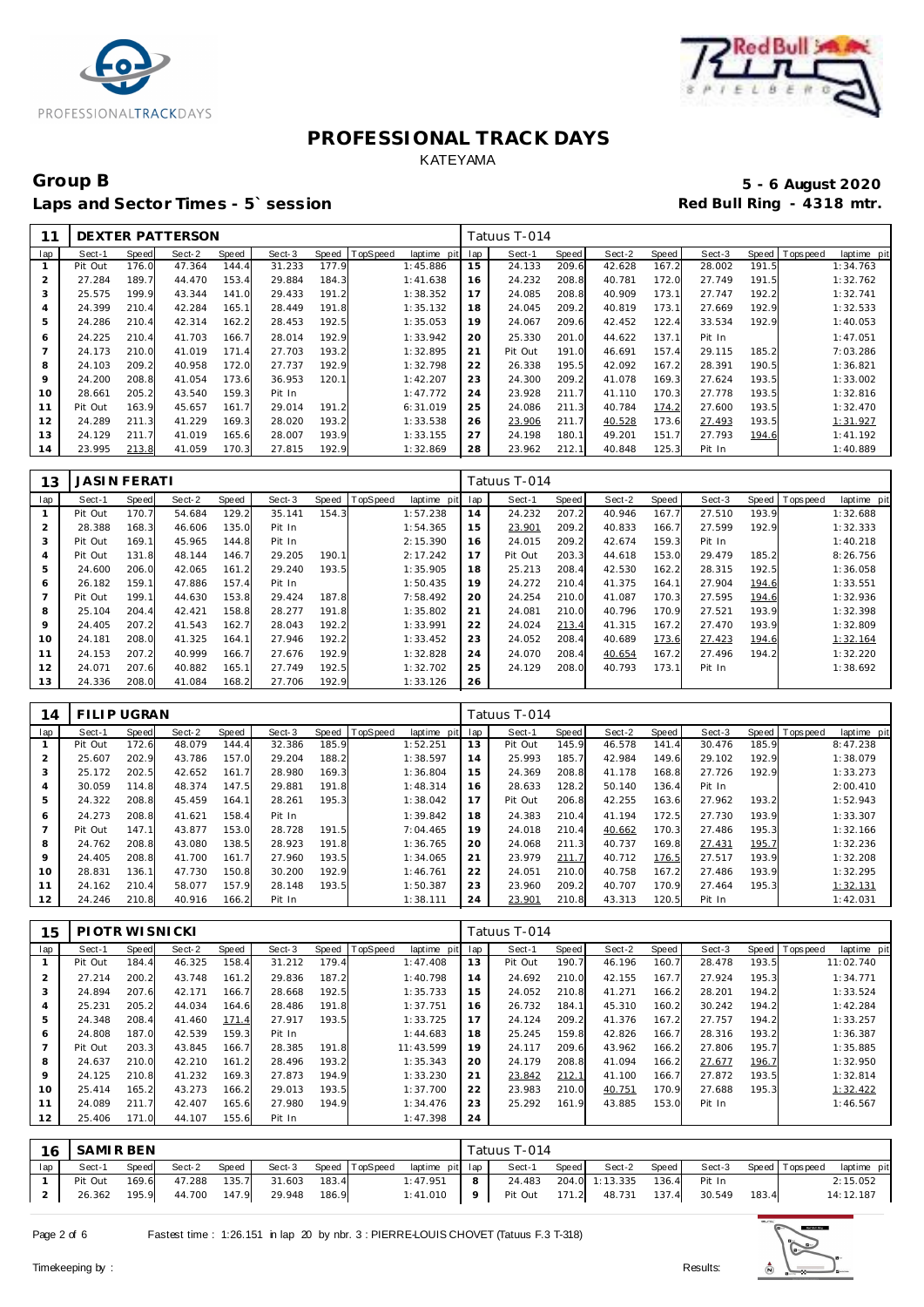



## Laps and Sector Times - 5`session

# Group B<br> **Example 2020**<br>
Laps and Sector Times - 5`session<br> **Example 2020**<br>
Red Bull Ring - 4318 mtr.

|  |  | 25.380 201.0 43.287 153.4 28.940 190.8 | $1:37.607$ 10 25.779 196.2 43.650 153.0 29.288 174.5 |                                                              |  |              |       | 1:38.717 |
|--|--|----------------------------------------|------------------------------------------------------|--------------------------------------------------------------|--|--------------|-------|----------|
|  |  | 24.640 202.9 49.658 155.2 29.256 190.1 |                                                      | $1:43.554$   11   25.447 204.8   43.422 150.8   28.788 188.5 |  |              |       | 1:37.657 |
|  |  | 24.576 203.7 42.353 154.7 29.179 192.2 |                                                      | $1:36.108$   12   24.717 203.7 41.799                        |  | 158.8 28.255 | 190.1 | 1:34.771 |
|  |  | 24.380 206.8 43.082 157.9 28.688 192.9 |                                                      | $1:36.150$   13   40.268 196.2 43.461 151.7 Pit In           |  |              |       | 1:59.161 |
|  |  | 24.400 202.9 43.822 153.8 28.226 191.5 | $1:36.448$ 14                                        |                                                              |  |              |       |          |

| 19             |         |       | SEBASTI AN OEGAARD |       |        |       |          |                |     | Tatuus T-014 |       |        |       |        |       |                           |
|----------------|---------|-------|--------------------|-------|--------|-------|----------|----------------|-----|--------------|-------|--------|-------|--------|-------|---------------------------|
| lap            | Sect-1  | Speed | Sect-2             | Speed | Sect-3 | Speed | TopSpeed | laptime<br>pit | lap | Sect-1       | Speed | Sect-2 | Speed | Sect-3 | Speed | T ops peed<br>laptime pit |
|                | Pit Out | 175.7 | 47.737             | 152.1 | 31.383 | 184.9 |          | 1:50.384       | 15  | 24.125       | 208.0 | 49.563 | 146.7 | Pit In |       | 1:51.885                  |
| $\overline{2}$ | 25.716  | 199.1 | 43.205             | 165.6 | 30.702 | 187.2 |          | 1:39.623       | 16  | Pit Out      | 176.0 | 45.252 | 157.4 | 29.537 | 186.9 | 12:43.673                 |
| 3              | 25.227  | 202.1 | 42.776             | 165.6 | 28.443 | 189.1 |          | 1:36.446       | 17  | 25.485       | 205.2 | 45.041 | 115.4 | Pit In |       | 1:57.744                  |
| $\overline{4}$ | 24.447  | 209.2 | 41.653             | 176.5 | 28.369 | 192.9 |          | 1:34.469       | 18  | Pit Out      | 205.2 | 42.879 | 162.2 | 28.282 | 192.5 | 3:03.808                  |
| 5              | 24.393  | 209.2 | 41.450             | 172.0 | 27.859 | 193.2 |          | 1:33.702       | 19  | 24.339       | 210.4 | 42.010 | 147.9 | 33.574 | 192.5 | 1:39.923                  |
| 6              | 24.152  | 209.6 | 41.112             | 173.1 | 27.798 | 192.9 |          | 1:33.062       | 20  | 24.181       | 210.8 | 40.940 | 173.6 | 27.492 | 194.2 | 1:32.613                  |
|                | 24.138  | 210.0 | 41.022             | 175.3 | 27.739 | 192.2 |          | 1:32.899       | 21  | 24.051       | 211.7 | 42.456 | 174.2 | 27.496 | 193.5 | 1:34.003                  |
| 8              | 24.163  | 209.2 | 41.475             | 170.9 | 27.602 | 193.9 |          | 1:33.240       | 22  | 23.953       | 210.8 | 40.733 | 172.0 | 27.483 | 195.7 | 1:32.169                  |
| 9              | 24.154  | 209.2 | 41.031             | 174.8 | 27.963 | 192.2 |          | 1:33.148       | 23  | 23.896       | 211.3 | 40.629 | 171.4 | 27.336 | 194.9 | 1:31.861                  |
| 10             | 24.285  | 208.4 | 41.187             | 174.2 | 27.618 | 193.9 |          | 1:33.090       | 24  | 23.954       | 209.6 | 40.533 | 175.3 | 27.396 | 194.6 | 1:31.883                  |
| 11             | 24.059  | 208.8 | 40.903             | 174.2 | 27.749 | 191.5 |          | 1:32.711       | 25  | 23.985       | 209.6 | 40.513 | 174.2 | 27.405 | 193.9 | 1:31.903                  |
| 12             | 24.171  | 208.8 | 41.004             | 175.9 | 29.710 | 191.8 |          | 1:34.885       | 26  | 23.977       | 210.0 | 42.114 | 145.2 | 31.052 | 193.9 | 1:37.143                  |
| 13             | 24.211  | 208.0 | 41.236             | 166.7 | 27.910 | 192.9 |          | 1:33.357       | 27  | 23.817       | 210.8 | 40.678 | 172.0 | Pit In |       | 1:41.348                  |
| 14             | 24.061  | 209.2 | 41.013             | 172.5 | 27.759 | 192.9 |          | 1:32.833       | 28  |              |       |        |       |        |       |                           |

| 22  |         |       | <b>GEORGIOS MARKOGIANNIS</b> |       |        |       |          |             |     | Tatuus T-014 |       |        |       |        |       |            |             |
|-----|---------|-------|------------------------------|-------|--------|-------|----------|-------------|-----|--------------|-------|--------|-------|--------|-------|------------|-------------|
| lap | Sect-1  | Speed | Sect-2                       | Speed | Sect-3 | Speed | TopSpeed | laptime pit | lap | Sect-1       | Speed | Sect-2 | Speed | Sect-3 | Speed | T ops peed | laptime pit |
|     | Pit Out | 178.3 | 49.319                       | 142.1 | 32.836 | 180.9 |          | 1:50.015    | 15  | 24.006       | 211.3 | 41.483 | 172.0 | 28.424 | 192.2 |            | 1:33.913    |
|     | 26.083  | 202.5 | 45.406                       | 144.4 | Pit In |       |          | 1:52.523    | 16  | 24.135       | 210.0 | 42.491 | 168.8 | Pit In |       |            | 1:41.570    |
| 3   | Pit Out | 181.6 | 43.793                       | 164.6 | 29.101 | 189.5 |          | 2:24.859    | 17  | Pit Out      | 163.7 | 49.301 | 136.0 | 31.245 | 185.6 |            | 7:31.129    |
|     | 24.657  | 208.8 | 42.716                       | 162.7 | 28.535 | 191.5 |          | 1:35.908    | 18  | 3:58.234     | 157.4 | 52.062 | 144.4 | Pit In |       |            | 5:29.243    |
| 5   | 25.024  | 206.8 | 43.175                       | 143.2 | 29.787 | 190.1 |          | 1:37.986    | 19  | Pit Out      | 206.0 | 44.486 | 158.8 | 29.463 | 189.1 |            | 1:55.436    |
| 6   | 24.397  | 208.8 | 41.878                       | 166.2 | 28.223 | 191.5 |          | 1:34.498    | 20  | 25.385       | 207.6 | 42.748 | 164.6 | 28.254 | 192.9 |            | 1:36.387    |
|     | 24.307  | 208.8 | 41.864                       | 165.6 | 29.129 | 179.7 |          | 1:35.300    | 21  | 24.182       | 211.3 | 41.885 | 163.1 | 28.296 | 191.5 |            | 1:34.363    |
| 8   | 24.582  | 208.8 | 41.951                       | 165.6 | 28.362 | 190.5 |          | 1:34.895    | 22  | 24.023       | 211.3 | 41.564 | 170.3 | 28.314 | 191.5 |            | 1:33.901    |
| 9   | 24.326  | 208.0 | 42.141                       | 167.2 | 28.699 | 192.2 |          | 1:35.166    | 23  | 23.920       | 210.4 | 41.477 | 168.2 | 28.093 | 188.8 |            | 1:33.490    |
| 10  | 24.278  | 210.4 | 41.593                       | 170.3 | 28.012 | 192.9 |          | 1:33.883    | 24  | 24.194       | 209.2 | 42.666 | 166.2 | 30.581 | 192.9 |            | 1:37.441    |
| 11  | 24.201  | 209.2 | 41.547                       | 169.8 | 27.974 | 191.8 |          | 1:33.722    | 25  | 23.866       | 211.3 | 41.467 | 167.2 | 27.978 | 193.2 |            | 1:33.311    |
| 12  | 24.077  | 209.6 | 41.694                       | 169.3 | 28.120 | 193.2 |          | 1:33.891    | 26  | 23.956       | 211.7 | 41.533 | 167.7 | 27.989 | 188.5 |            | 1:33.478    |
| 13  | 24.081  | 212.9 | 41.445                       | 169.3 | 28.083 | 193.5 |          | 1:33.609    | 27  | 24.257       | 209.6 | 41.622 | 169.8 | 27.971 | 191.8 |            | 1:33.850    |
| 14  | 24.248  | 211.7 | 41.637                       | 170.9 | 28.160 | 192.2 |          | 1:34.045    | 28  | 23.858       | 210.4 | 41.649 | 172.0 | Pit In |       |            | 1:40.885    |

| AC  |         |       | KONSTA LAPPALAINEN |       |        |       |          |             |                | Tatuus F.3 T-318 |       |        |          |        |       |            |             |
|-----|---------|-------|--------------------|-------|--------|-------|----------|-------------|----------------|------------------|-------|--------|----------|--------|-------|------------|-------------|
| lap | Sect-1  | Speed | Sect-2             | Speed | Sect-3 | Speed | TopSpeed | laptime pit | lap            | Sect-1           | Speed | Sect-2 | Speed    | Sect-3 | Speed | T ops peed | laptime pit |
|     | Pit Out | 179.8 | 46.674             | 141   | 29.795 | 194.2 |          | 1:46.090    | 8              | 22.771           | 222.6 | 39.202 | 187.5    | 26.478 | 200.0 |            | 1:28.451    |
|     | 24.612  | 203.3 | 41.957             | 159.8 | 27.880 | 203.0 |          | 1:34.449    | 9              | 31.677           | 142.2 | 53.462 | 87.2     | Pit In |       |            | 2:10.418    |
| 3   | 23.041  | 223.  | 40.125             | 171.4 | 27.231 | 205.3 |          | 1:30.397    |                | Pit Out          | 145.3 | 53.372 | 135.0    | Pit In |       |            | 9:07.968    |
| 4   | 22.859  | 224.0 | 40.186             | 155.2 | 27.246 | 204.9 |          | 1:30.291    |                | Pit Out          | 143.8 | 51.396 | 135.0    | Pit In |       |            | 15:40.381   |
| ь   | 22.839  | 227.3 | 40.078             | 172.0 | 27.166 | 205.7 |          | 1:30.083    | $\overline{2}$ | Pit Out          | 212.9 | 41.192 | 171<br>4 | 27.172 | 204.5 |            | 15:07.329   |
| 6   | 22.751  | 228.8 | 39.716             | 172.0 | 27.218 | 204.2 |          | 1:29.685    | 3              | 22.705           | 223.6 | 39.323 | 181.8    | 26.542 | 204.9 |            | 1:28.570    |
|     | 22.920  | 223.6 | 39.125             | 183.7 | 26.593 | 204.2 |          | 1:28.638    | $\overline{4}$ | 22.686           | 224.5 | 38.975 | 184.9    | Pit In |       |            | 1:36.745    |

| 46  | <b>GABRIELE MINI</b> |              |        |       |        |       |          |             |     | Tatuus T-014 |       |        |       |        |       |             |             |
|-----|----------------------|--------------|--------|-------|--------|-------|----------|-------------|-----|--------------|-------|--------|-------|--------|-------|-------------|-------------|
| lap | Sect-1               | <b>Speed</b> | Sect-2 | Speed | Sect-3 | Speed | TopSpeed | laptime pit | lap | Sect-1       | Speed | Sect-2 | Speed | Sect-3 | Speed | T ops pee d | laptime pit |
|     | Pit Out              | 172.6        | 48.309 | 143.6 | Pit In |       |          | 1:59.304    | 16  | 23.941       | 210.8 | 40.565 | 172.5 | 27.560 | 194.6 |             | 1:32.066    |
| 2   | Pit Out              | 175.4        | 45.454 | 152.5 | Pit In |       |          | 2:34.150    | 17  | 24.018       | 210.4 | 40.497 | 171.4 | 27.538 | 194.9 |             | 1:32.053    |
| 3   | Pit Out              | 206.0        | 42.951 | 163.1 | 28.709 | 189.8 |          | 2:20.974    | 18  | 24.089       | 210.0 | 40.548 | 169.3 | Pit In |       |             | 1:40.662    |
| 4   | 24.469               | 208.8        | 41.583 | 168.2 | 28.059 | 191.5 |          | 1:34.111    | 19  | Pit Out      | 163.4 | 49.135 | 143.2 | 32.550 | 167.4 |             | 11:14.676   |
| 5   | 24.277               | 209.2        | 41.535 | 172.0 | 27.903 | 192.2 |          | 1:33.715    | 20  | 26.136       | 196.2 | 43.573 | 159.8 | 28.947 | 191.5 |             | 1:38.656    |
| 6   | 24.106               | 210.0        | 40.850 | 172.5 | 27.636 | 194.2 |          | 1:32.592    | 21  | 24.827       | 176.3 | 41.846 | 165.1 | 30.027 | 194.9 |             | 1:36.700    |
|     | 23.949               | 212.1        | 41.419 | 164.1 | 28.211 | 193.5 |          | 1:33.579    | 22  | 24.047       | 211.7 | 40.661 | 168.8 | 27.440 | 195.3 |             | 1:32.148    |
| 8   | 23.996               | 211.7        | 40.736 | 174.2 | 27.647 | 193.5 |          | 1:32.379    | 23  | 23.957       | 211.3 | 40.589 | 171.4 | 27.272 | 194.9 |             | 1:31.818    |
| 9   | 24.019               | 211.3        | 40.937 | 167.7 | 27.684 | 194.6 |          | 1:32.640    | 24  | 23.916       | 211.3 | 40.290 | 173.6 | 27.389 | 195.7 |             | 1:31.595    |
| 10  | 24.118               | 209.6        | 40.686 | 172.5 | 27.680 | 192.9 |          | 1:32.484    | 25  | 23.768       | 214.2 | 42.670 | 161.7 | 27.730 | 193.9 |             | 1:34.168    |
| 11  | 24.039               | 210.4        | 40.675 | 172.0 | 27.546 | 193.5 |          | 1:32.260    | 26  | 23.932       | 211.3 | 40.457 | 174.2 | 27.322 | 196.0 |             | 1:31.711    |
| 12  | 24.041               | 209.2        | 40.686 | 172.5 | 27.627 | 193.5 |          | 1:32.354    | 27  | 23.791       | 212.1 | 46.398 | 153.4 | 29.183 | 189.1 |             | 1:39.372    |
| 13  | 24.022               | 210.4        | 41.197 | 167.7 | 27.660 | 193.9 |          | 1:32.879    | 28  | 24.111       | 208.8 | 40.570 | 174.2 | 27.941 | 193.9 |             | 1:32.622    |
| 14  | 23.998               | 210.4        | 40.665 | 172.0 | 27.576 | 194.9 |          | 1:32.239    | 29  | 24.101       | 210.0 | 40.316 | 174.2 | Pit In |       |             | 1: 41.455   |
| 15  | 23.968               | 210.4        | 40.642 | 172.5 | 27.820 | 194.9 |          | 1:32.430    | 30  |              |       |        |       |        |       |             |             |

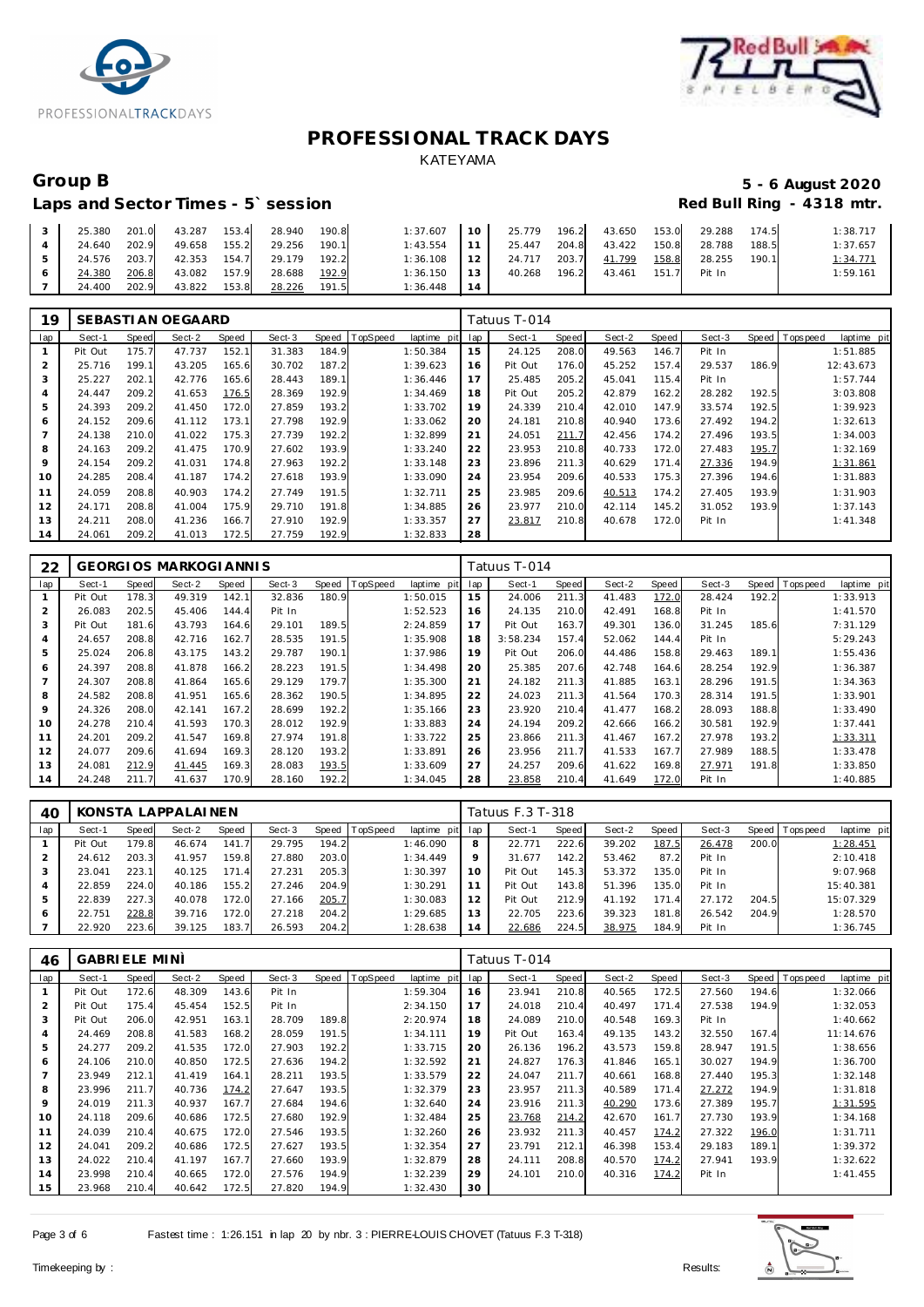



### Group B<br> **Example 2020**<br>
Laps and Sector Times - 5`session<br> **Example 2020**<br>
Red Bull Ring - 4318 mtr. Laps and Sector Times - 5' session

| 48  |         |       | JESSE SALMENAUTIO |       |        |       |                 |             |     | Tatuus T-014 |       |        |       |        |       |                 |             |
|-----|---------|-------|-------------------|-------|--------|-------|-----------------|-------------|-----|--------------|-------|--------|-------|--------|-------|-----------------|-------------|
| lap | Sect-1  | Speed | Sect-2            | Speed | Sect-3 | Speed | <b>TopSpeed</b> | laptime pit | lap | Sect-1       | Speed | Sect-2 | Speed | Sect-3 |       | Speed Tops peed | laptime pit |
|     | Pit Out | 164.2 | 47.006            | 139.2 | 31.395 | 165.9 |                 | 1:44.722    | 15  | 24.167       | 209.6 | 41.253 | 169.3 | 27.807 | 192.5 |                 | 1:33.227    |
|     | 26.003  | 195.9 | 42.998            | 160.7 | 29.000 | 190.1 |                 | 1:38.001    | 16  | 24.067       | 210.4 | 40.899 | 170.3 | 27.607 | 193.2 |                 | 1:32.573    |
| 3   | 24.437  | 207.6 | 42.944            | 167.7 | 28.565 | 190.8 |                 | 1:35.946    | 17  | 23.996       | 210.4 | 40.850 | 170.9 | 27.832 | 193.9 |                 | 1:32.678    |
| 4   | 24.285  | 208.4 | 41.648            | 160.7 | 28.456 | 192.2 |                 | 1:34.389    | 18  | 24.906       | 208.0 | 40.931 | 171.4 | 27.592 | 193.9 |                 | 1:33.429    |
| 5   | 24.063  | 210.8 | 41.514            | 160.7 | 28.905 | 193.9 |                 | 1:34.482    | 19  | 24.847       | 208.4 | 41.081 | 167.7 | 27.805 | 192.5 |                 | 1:33.733    |
| 6   | 24.317  | 210.0 | 41.414            | 168.2 | 28.214 | 190.8 |                 | 1:33.945    | 20  | 24.802       | 208.8 | 52.563 | 108.9 | Pit In |       |                 | 2:04.749    |
|     | 24.066  | 210.4 | 41.276            | 168.2 | 27.730 | 193.5 |                 | 1:33.072    | 21  | Pit Out      | 206.8 | 42.646 | 140.6 | 31.119 | 193.5 |                 | 6:30.688    |
| 8   | 23.922  | 211.3 | 41.292            | 170.9 | 27.840 | 192.9 |                 | 1:33.054    | 22  | 24.023       | 210.8 | 41.264 | 169.3 | 27.708 | 193.9 |                 | 1:32.995    |
| 9   | 23.951  | 211.3 | 41.148            | 170.9 | 27.849 | 191.2 |                 | 1:32.948    | 23  | 23.915       | 210.8 | 40.986 | 173.1 | 27.532 | 193.9 |                 | 1:32.433    |
| 10  | 24.056  | 209.6 | 41.237            | 169.3 | 27.779 | 192.5 |                 | 1:33.072    | 24  | 24.012       | 210.0 | 40.939 | 169.3 | 27.593 | 192.9 |                 | 1:32.544    |
| 11  | 24.071  | 209.2 | 41.294            | 169.8 | 27.773 | 193.2 |                 | 1:33.138    | 25  | 23.952       | 209.6 | 42.585 | 166.2 | 28.548 | 193.9 |                 | 1:35.085    |
| 12  | 24.036  | 210.4 | 41.455            | 164.6 | Pit In |       |                 | 1:39.757    | 26  | 23.866       | 210.0 | 41.068 | 171.4 | 27.588 | 193.5 |                 | 1:32.522    |
| 13  | Pit Out | 177.2 | 45.053            | 155.6 | 28.748 | 189.1 |                 | 8:50.231    | 27  | 23.975       | 209.6 | 41.043 | 173.6 | 27.701 | 193.5 |                 | 1:32.719    |
| 14  | 25.547  | 194.5 | 42.014            | 164.1 | 28.276 | 192.9 |                 | 1:35.837    | 28  | 23.986       | 210.0 | 40.943 | 173.1 | Pit In |       |                 | 1:41.217    |

| 66  |         |       | ZDENEK CHOVANEC |       |        |       |          |             |     | Tatuus T-014 |       |        |       |        |       |                   |             |
|-----|---------|-------|-----------------|-------|--------|-------|----------|-------------|-----|--------------|-------|--------|-------|--------|-------|-------------------|-------------|
| lap | Sect-1  | Speed | Sect-2          | Speed | Sect-3 | Speed | TopSpeed | laptime pit | lap | Sect-1       | Speed | Sect-2 | Speed | Sect-3 | Speed | <b>T</b> ops peed | laptime pit |
|     | Pit Out | 171.8 | 47.610          | 147.5 | 30.656 | 176.5 |          | 1:45.270    | 15  | 23.949       | 209.2 | 42.325 | 160.7 | 29.172 | 192.5 |                   | 1:35.446    |
| 2   | 25.699  | 204.8 | 45.684          | 158.4 | 29.558 | 183.1 |          | 1:40.941    | 16  | 23.913       | 212.1 | 41.313 | 164.6 | 27.886 | 191.2 |                   | 1:33.112    |
| 3   | 24.868  | 203.3 | 43.319          | 161.7 | 28.936 | 191.2 |          | 1:37.123    | 17  | 24.294       | 208.0 | 41.526 | 160.7 | 27.806 | 192.2 |                   | 1:33.626    |
| 4   | 24.499  | 208.0 | 41.867          | 158.4 | 28.982 | 188.2 |          | 1:35.348    | 18  | 24.297       | 208.4 | 41.172 | 163.6 | 27.784 | 193.5 |                   | 1:33.253    |
| 5   | 24.931  | 208.4 | 42.953          | 158.4 | 28.514 | 191.8 |          | 1:36.398    | 19  | 25.109       | 206.8 | 42.634 | 163.6 | Pit In |       |                   | 1:48.541    |
| 6   | 24.088  | 209.6 | 41.800          | 161.7 | 28.134 | 192.5 |          | 1:34.022    | 20  | Pit Out      | 184.8 | 41.953 | 164.6 | 27.730 | 193.5 |                   | 5:07.881    |
|     | 23.891  | 210.0 | 41.980          | 160.2 | 28.101 | 191.8 |          | 1:33.972    | 21  | 24.066       | 208.8 | 41.436 | 163.1 | 27.692 | 194.6 |                   | 1:33.194    |
| 8   | 24.225  | 208.8 | 42.889          | 163.1 | 28.122 | 191.5 |          | 1:35.236    | 22  | 23.811       | 209.6 | 40.921 | 163.1 | 27.665 | 193.9 |                   | 1:32.397    |
| 9   | 23.885  | 211.7 | 41.592          | 164.6 | 28.027 | 192.2 |          | 1:33.504    | 23  | 23.811       | 210.0 | 40.915 | 168.2 | 27.533 | 195.7 |                   | 1:32.259    |
| 10  | 23.912  | 210.8 | 41.121          | 165.1 | 27.851 | 193.9 |          | 1:32.884    | 24  | 23.721       | 209.2 | 40.945 | 168.2 | 27.674 | 193.5 |                   | 1:32.340    |
| 11  | 23.966  | 210.0 | 41.915          | 157.9 | Pit In |       |          | 1:43.033    | 25  | 23.740       | 209.2 | 40.873 | 166.2 | 27.532 | 194.6 |                   | 1:32.145    |
| 12  | Pit Out | 159.5 | 48.010          | 151.7 | 29.877 | 185.6 |          | 10:09.228   | 26  | 23.834       | 209.2 | 40.903 | 163.6 | 27.567 | 193.9 |                   | 1:32.304    |
| 13  | 26.756  | 174.8 | 44.225          | 163.1 | 28.502 | 190.5 |          | 1:39.483    | 27  | 23.898       | 208.8 | 41.189 | 163.6 | Pit In |       |                   | 1:39.901    |
| 14  | 24.157  | 208.0 | 41.505          | 161.2 | 28.110 | 190.5 |          | 1:33.772    | 28  |              |       |        |       |        |       |                   |             |

| 68  | KACPER SZTUKA |              |          |       |        |       |          |             |     | Tatuus T-014 |       |        |       |        |       |                |             |
|-----|---------------|--------------|----------|-------|--------|-------|----------|-------------|-----|--------------|-------|--------|-------|--------|-------|----------------|-------------|
| lap | Sect-1        | <b>Speed</b> | Sect-2   | Speed | Sect-3 | Speed | TopSpeed | laptime pit | lap | Sect-1       | Speed | Sect-2 | Speed | Sect-3 |       | Speed Topspeed | laptime pit |
|     | Pit Out       | 150.0        | 50.309   | 131.7 | 32.236 | 184.0 |          | 1:51.023    | 15  | 24.491       | 209.6 | 42.814 | 161.7 | 28.643 | 191.5 |                | 1:35.948    |
| 2   | 26.121        | 197.3        | 45.627   | 140.6 | 30.472 | 185.6 |          | 1:42.220    | 16  | 25.410       | 208.8 | 42.188 | 162.7 | Pit In |       |                | 1:44.617    |
| 3   | 25.111        | 207.2        | 45.226   | 144.8 | 31.088 | 186.5 |          | 1:41.425    | 17  | Pit Out      | 204.4 | 42.448 | 159.8 | 28.721 | 191.8 |                | 3:43.790    |
| 4   | 25.634        | 209.6        | 43.758   | 153.4 | 29.248 | 191.2 |          | 1:38.640    | 18  | 24.141       | 211.7 | 41.952 | 164.1 | 28.341 | 194.2 |                | 1:34.434    |
| 5   | 24.726        | 212.5        | 1:15.992 | 138.8 | 30.979 | 189.5 |          | 2:11.697    | 19  | 23.951       | 213.4 | 41.379 | 168.8 | 28.189 | 193.5 |                | 1:33.519    |
| 6   | 25.685        | 207.2        | 43.454   | 157.9 | 29.097 | 191.5 |          | 1:38.236    | 20  | 23.939       | 213.4 | 41.261 | 169.3 | 28.070 | 192.2 |                | 1:33.270    |
|     | 24.460        | 209.2        | 42.015   | 163.1 | 29.017 | 191.8 |          | 1:35.492    | 21  | 23.827       | 212.9 | 41.403 | 172.0 | 28.050 | 191.5 |                | 1:33.280    |
| 8   | 24.007        | 212.5        | 41.653   | 167.7 | 28.415 | 192.2 |          | 1:34.075    | 22  | 23.903       | 211.7 | 41.249 | 172.0 | 28.098 | 192.2 |                | 1:33.250    |
| 9   | 24.055        | 210.4        | 41.494   | 160.7 | 28.450 | 191.8 |          | 1:33.999    | 23  | 23.781       | 212.9 | 41.149 | 167.7 | 27.938 | 192.2 |                | 1:32.868    |
| 10  | 24.188        | 209.6        | 42.100   | 161.7 | 28.652 | 191.2 |          | 1:34.940    | 24  | 24.188       | 209.6 | 41.237 | 166.7 | 28.269 | 192.2 |                | 1:33.694    |
| 11  | 24.154        | 209.6        | 41.579   | 162.7 | 28.552 | 192.5 |          | 1:34.285    | 25  | 23.967       | 210.8 | 41.436 | 162.2 | 29.953 | 192.5 |                | 1:35.356    |
| 12  | 24.104        | 209.6        | 42.287   | 154.7 | Pit In |       |          | 1:44.355    | 26  | 23.922       | 212.5 | 41.318 | 169.3 | 28.117 | 192.2 |                | 1:33.357    |
| 13  | Pit Out       | 202.1        | 45.780   | 134.0 | 30.606 | 186.2 |          | 11:56.617   | 27  | 23.992       | 211.3 | 44.226 | 153.4 | Pit In |       |                | 1:45.578    |
| 14  | 25.145        | 205.2        | 43.587   | 145.9 | 29.454 | 189.1 |          | 1:38.186    | 28  |              |       |        |       |        |       |                |             |

| 72             |         |       | EONARDO FORNAROLI |       |        |       |          |                |     | Tatuus T-014 |       |        |       |        |       |          |             |
|----------------|---------|-------|-------------------|-------|--------|-------|----------|----------------|-----|--------------|-------|--------|-------|--------|-------|----------|-------------|
| lap            | Sect-1  | Speed | Sect-2            | Speed | Sect-3 | Speed | TopSpeed | laptime<br>pit | lap | Sect-1       | Speed | Sect-2 | Speed | Sect-3 | Speed | Topspeed | laptime pit |
|                | Pit Out | 175.7 | 46.877            | 157.0 | 30.317 | 184.0 |          | 1:45.667       | 14  | 25.528       | 165.9 | 42.275 | 168.8 | 27.947 | 193.2 |          | 1:35.750    |
| $\overline{2}$ | 26.387  | 172.9 | 43.887            | 165.6 | 28.719 | 191.8 |          | 1:38.993       | 15  | 24.145       | 210.4 | 41.138 | 172.5 | 27.915 | 192.9 |          | 1:33.198    |
| 3              | 24.371  | 208.8 | 41.724            | 170.3 | 27.932 | 193.5 |          | 1:34.027       | 16  | 24.214       | 212.1 | 41.354 | 171.4 | 27.801 | 194.6 |          | 1:33.369    |
| 4              | 24.192  | 210.4 | 41.398            | 173.6 | 27.849 | 192.9 |          | 1:33.439       | 17  | 28.700       | 132.1 | 50.393 | 149.6 | Pit In |       |          | 2:00.486    |
| 5              | 24.229  | 210.4 | 41.278            | 172.0 | 27.716 | 193.2 |          | 1:33.223       | 18  | Pit Out      | 161.0 | 44.071 | 165.6 | 29.270 | 165.1 |          | 5:12.899    |
| 6              | 24.151  | 210.4 | 40.927            | 173.6 | 27.750 | 193.5 |          | 1:32.828       | 19  | 25.533       | 208.8 | 43.384 | 167.7 | 27.821 | 195.3 |          | 1:36.738    |
|                | 24.055  | 210.0 | 40.754            | 173.6 | 27.563 | 193.2 |          | 1:32.372       | 20  | 24.029       | 212.5 | 40.816 | 174.2 | 27.679 | 193.9 |          | 1:32.524    |
| 8              | 24.090  | 210.4 | 41.693            | 169.8 | 27.982 | 193.5 |          | 1:33.765       | 21  | 24.050       | 211.7 | 40.915 | 178.2 | 27.562 | 194.6 |          | 1:32.527    |
| $\circ$        | 26.497  | 173.4 | 47.298            | 146.7 | 28.528 | 193.5 |          | 1:42.323       | 22  | 23.948       | 211.3 | 40.595 | 176.5 | 27.479 | 195.7 |          | 1:32.022    |
| 10             | 24.016  | 210.8 | 40.766            | 175.3 | 27.629 | 193.2 |          | 1:32.411       | 23  | 23.872       | 212.5 | 40.529 | 177.0 | 27.420 | 196.4 |          | 1:31.821    |
| 11             | 23.989  | 210.4 | 40.878            | 173.1 | 27.499 | 194.6 |          | 1:32.366       | 24  | 23.913       | 212.9 | 40.458 | 177.0 | 27.436 | 194.6 |          | 1:31.807    |
| 12             | 23.988  | 210.4 | 41.853            | 159.8 | Pit In |       |          | 1:43.923       | 25  | 24.009       | 211.3 | 40.530 | 178.8 | 27.575 | 190.8 |          | 1:32.114    |
| 13             | Pit Out | 165.7 | 44.281            | 157.9 | 29.237 | 189.5 |          | 11:54.197      | 26  | 24.024       | 212.1 | 40.646 | 174.2 | Pit In |       |          | 1:42.751    |

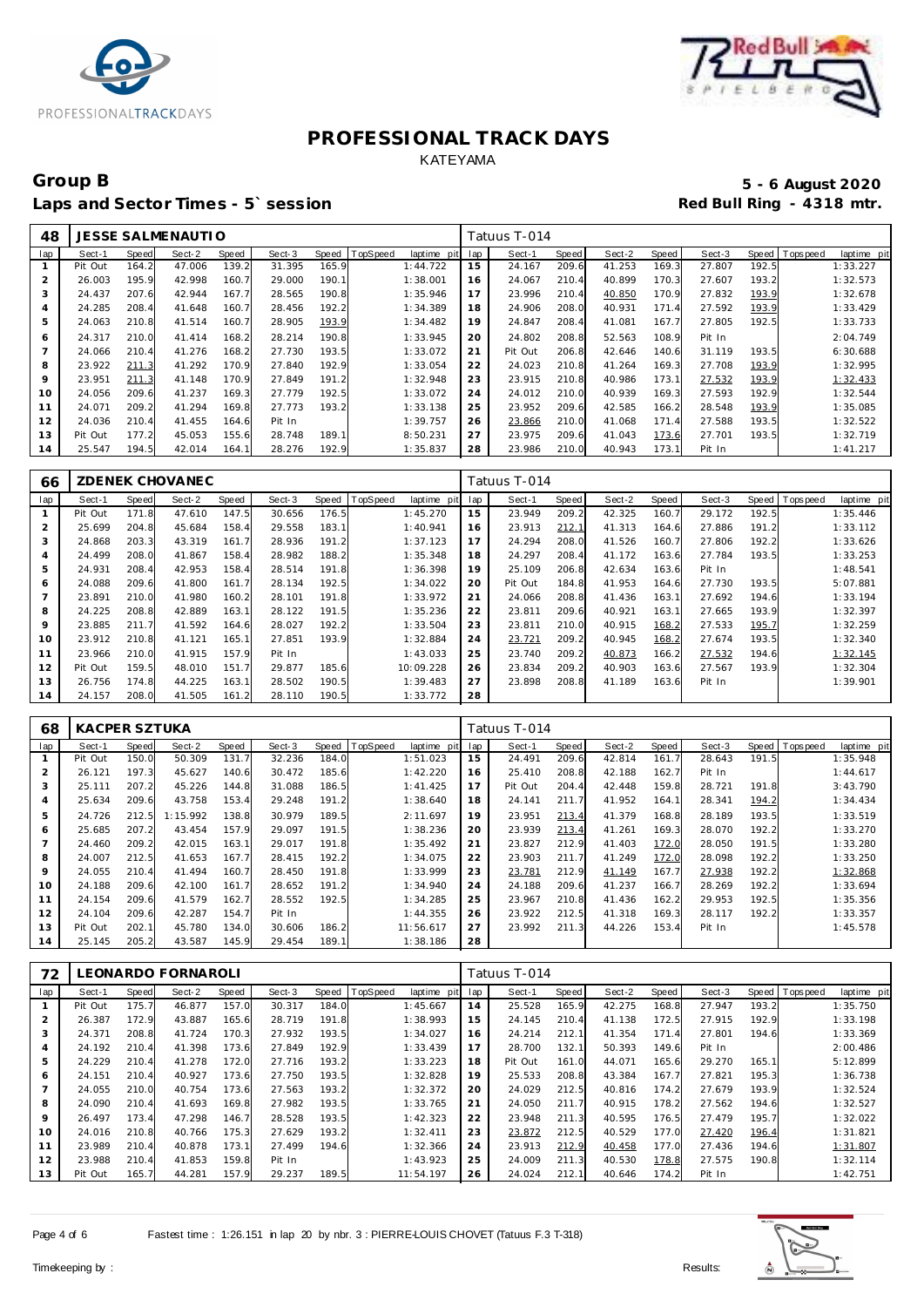



### Group B<br>
5 - 6 August 2020<br>
Laps and Sector Times - 5`session<br> **5 - 6 August 2020** Laps and Sector Times - 5<sup>°</sup> session

| 77             | ANDREA ROSSO |       |        |       |        |       |          |             |     | Tatuus T-014 |       |        |       |        |       |                |             |
|----------------|--------------|-------|--------|-------|--------|-------|----------|-------------|-----|--------------|-------|--------|-------|--------|-------|----------------|-------------|
| lap            | Sect-1       | Speed | Sect-2 | Speed | Sect-3 | Speed | TopSpeed | laptime pit | lap | Sect-1       | Speed | Sect-2 | Speed | Sect-3 |       | Speed Topspeed | laptime pit |
|                | Pit Out      | 171.2 | 46.294 | 154.3 | Pit In |       |          | 2:08.788    | 15  | 23.792       | 213.4 | 40.878 | 177.0 | 27.775 | 194.9 |                | 1:32.445    |
| 2              | Pit Out      | 206.0 | 42.753 | 162.7 | Pit In |       |          | 2:35.963    | 16  | 24.077       | 213.8 | 40.854 | 174.8 | 27.908 | 194.9 |                | 1:32.839    |
| 3              | Pit Out      | 208.0 | 41.856 | 168.2 | 28.156 | 193.2 |          | 2:16.262    | 17  | 24.102       | 211.3 | 40.816 | 178.8 | 27.653 | 194.9 |                | 1:32.571    |
| 4              | 24.172       | 210.0 | 41.144 | 175.3 | 27.873 | 194.9 |          | 1:33.189    | 18  | 25.380       | 192.4 | 44.155 | 155.2 | Pit In |       |                | 1:48.718    |
| 5              | 24.082       | 210.4 | 41.063 | 180.0 | 27.724 | 194.2 |          | 1:32.869    | 19  | Pit Out      | 198.0 | 44.815 | 152.1 | 29.556 | 188.5 |                | 10:50.529   |
| 6              | 23.868       | 211.3 | 40.744 | 175.3 | 27.633 | 194.6 |          | 1:32.245    | 20  | 25.374       | 201.7 | 42.148 | 165.6 | 28.177 | 195.7 |                | 1:35.699    |
| $\overline{7}$ | 23.951       | 211.7 | 40.733 | 177.0 | 27.739 | 192.9 |          | 1:32.423    | 21  | 24.162       | 212.1 | 40.948 | 174.8 | 27.713 | 196.4 |                | 1:32.823    |
| 8              | 23.984       | 211.3 | 41.120 | 175.9 | 27.798 | 194.6 |          | 1:32.902    | 22  | 23.824       | 212.9 | 40.776 | 177.0 | 28.719 | 151.5 |                | 1:33.319    |
| 9              | 23.997       | 211.7 | 40.672 | 174.8 | 27.662 | 195.3 |          | 1:32.331    | 23  | 27.634       | 164.9 | 47.260 | 163.6 | 28.804 | 196.0 |                | 1:43.698    |
| 10             | 23.928       | 211.7 | 40.929 | 176.5 | 27.592 | 195.7 |          | 1:32.449    | 24  | 23.986       | 211.7 | 40.997 | 175.9 | 27.793 | 194.2 |                | 1:32.776    |
| 11             | 23.929       | 211.3 | 40.909 | 176.5 | 27.720 | 195.7 |          | 1:32.558    | 25  | 23.824       | 212.9 | 40.895 | 150.4 | 27.879 | 194.2 |                | 1:32.598    |
| 12             | 23.861       | 213.4 | 40.910 | 174.8 | 28.647 | 195.3 |          | 1:33.418    | 26  | 23.760       | 213.8 | 40.770 | 171.4 | 30.262 | 195.3 |                | 1:34.792    |
| 13             | 23.943       | 214.6 | 40.931 | 175.3 | 28.241 | 196.7 |          | 1:33.115    | 27  | 23.770       | 212.9 | 41.187 | 174.8 | Pit In |       |                | 1:41.161    |
| 14             | 23.798       | 213.8 | 40.913 | 173.1 | 27.657 | 195.7 |          | 1:32.368    | 28  |              |       |        |       |        |       |                |             |

| 78             |         |       | MATEUSZ KAPRZYK |       |        |       |          |                |     | Fatuus T-014 |       |        |       |        |       |          |             |
|----------------|---------|-------|-----------------|-------|--------|-------|----------|----------------|-----|--------------|-------|--------|-------|--------|-------|----------|-------------|
| lap            | Sect-1  | Speed | Sect-2          | Speed | Sect-3 | Speed | TopSpeed | laptime<br>pit | lap | Sect-1       | Speed | Sect-2 | Speed | Sect-3 | Speed | Topspeed | laptime pit |
|                | Pit Out | 198.4 | 45.811          | 141.4 | 30.711 | 185.9 |          | 1:43.800       | 15  | 24.062       | 210.4 | 42.027 | 170.9 | Pit In |       |          | 1:39.502    |
| 2              | 25.152  | 204.4 | 43.538          | 149.6 | 29.589 | 190.1 |          | 1:38.279       | 16  | Pit Out      | 201.0 | 45.646 | 147.5 | 29.858 | 187.2 |          | 11:44.024   |
| 3              | 24.606  | 208.0 | 42.419          | 165.6 | 28.579 | 191.8 |          | 1:35.604       | 17  | 25.396       | 205.6 | 42.736 | 149.2 | Pit In |       |          | 1:42.777    |
| 4              | 24.196  | 209.6 | 41.739          | 163.1 | 28.170 | 192.5 |          | 1:34.105       | 18  | Pit Out      | 193.8 | 44.160 | 152.5 | 28.622 | 189.1 |          | 4:11.102    |
| 5              | 23.999  | 210.4 | 41.275          | 173.1 | 28.055 | 192.9 |          | 1:33.329       | 19  | 24.527       | 204.8 | 42.041 | 163.6 | 28.236 | 194.6 |          | 1:34.804    |
| 6              | 23.937  | 210.0 | 41.095          | 170.9 | 28.090 | 189.8 |          | 1:33.122       | 20  | 24.034       | 212.9 | 41.061 | 168.8 | 27.750 | 194.6 |          | 1:32.845    |
| $\overline{7}$ | 23.943  | 209.6 | 41.290          | 168.2 | 28.344 | 191   |          | 1:33.577       | 21  | 23.777       | 213.8 | 40.881 | 164.6 | 27.788 | 193.2 |          | 1:32.446    |
| 8              | 23.948  | 209.2 | 41.197          | 169.8 | 27.907 | 192.9 |          | 1:33.052       | 22  | 23.886       | 212.5 | 40.910 | 171.4 | 27.578 | 193.2 |          | 1:32.374    |
| 9              | 23.957  | 209.6 | 41.640          | 166.7 | 27.943 | 192.5 |          | 1:33.540       | 23  | 23.898       | 210.8 | 40.904 | 167.7 | 27.653 | 192.9 |          | 1:32.455    |
| 10             | 23.920  | 210.4 | 41.007          | 165.6 | 27.819 | 192.5 |          | 1:32.746       | 24  | 23.827       | 212.1 | 40.578 | 170.3 | 27.489 | 194.2 |          | 1:31.894    |
| 11             | 23.981  | 210.0 | 41.412          | 160.2 | 28.110 | 191.8 |          | 1:33.503       | 25  | 23.777       | 212.1 | 40.785 | 165.6 | 27.569 | 193.9 |          | 1:32.131    |
| 12             | 24.179  | 208.8 | 41.514          | 166.7 | 28.085 | 191   |          | 1:33.778       | 26  | 23.946       | 210.4 | 40.857 | 171.4 | 27.669 | 193.9 |          | 1:32.472    |
| 13             | 24.144  | 209.2 | 40.890          | 167.7 | 27.909 | 193.2 |          | 1:32.943       | 27  | 23.829       | 211.3 | 40.784 | 168.8 | 29.416 | 190.5 |          | 1:34.029    |
| 14             | 23.943  | 210.0 | 41.150          | 171.4 | 28.116 | 192.2 |          | 1:33.209       | 28  | 23.950       | 210.8 | 41.650 | 164.1 | Pit In |       |          | 1:42.496    |

| 84  |         |       | <b>FRANCESCO SIMONAZZI</b> |       |        |       |          |             |     | Tatuus T-014 |       |        |       |        |       |            |             |
|-----|---------|-------|----------------------------|-------|--------|-------|----------|-------------|-----|--------------|-------|--------|-------|--------|-------|------------|-------------|
| lap | Sect-1  | Speed | Sect-2                     | Speed | Sect-3 | Speed | TopSpeed | laptime pit | lap | Sect-1       | Speed | Sect-2 | Speed | Sect-3 | Speed | T ops peed | laptime pit |
|     | Pit Out | 181.0 | 46.690                     | 145.2 | Pit In |       |          | 1:57.565    | 14  | Pit Out      | 169.9 | 46.520 | 151.7 | 32.105 | 183.4 |            | 6:59.968    |
| 2   | Pit Out | 203.3 | 43.100                     | 166.7 | 29.885 | 182.7 |          | 2:05.635    | 15  | 26.758       | 149.8 | 45.531 | 160.2 | Pit In |       |            | 1:49.063    |
| 3   | 24.967  | 203.3 | 43.705                     | 174.2 | 28.715 | 191.2 |          | 1:37.387    | 16  | Pit Out      | 203.7 | 42.277 | 162.2 | Pit In |       |            | 2:09.137    |
|     | 24.257  | 208.4 | 42.337                     | 164.6 | 28.731 | 177.0 |          | 1:35.325    | 17  | Pit Out      | 204.4 | 42.217 | 159.8 | 29.209 | 191.8 |            | 5:59.372    |
| 5   | 24.501  | 209.2 | 41.312                     | 175.3 | 27.898 | 191.8 |          | 1:33.711    | 18  | 24.529       | 206.0 | 49.874 | 146.3 | 31.991 | 192.9 |            | 1:46.394    |
| 6   | 24.382  | 207.2 | 41.037                     | 168.2 | 27.825 | 191.8 |          | 1:33.244    | 19  | 24.100       | 211.3 | 40.800 | 169.8 | 27.648 | 192.2 |            | 1:32.548    |
|     | 24.357  | 208.0 | 41.140                     | 167.7 | Pit In |       |          | 1:39.016    | 20  | 24.079       | 211.3 | 40.861 | 169.8 | 27.564 | 192.5 |            | 1:32.504    |
| 8   | Pit Out | 204.4 | 41.609                     | 165.1 | 28.044 | 188.8 |          | 4:46.581    | 21  | 23.980       | 210.8 | 40.595 | 169.3 | 27.517 | 191.8 |            | 1:32.092    |
| 9   | 24.633  | 206.8 | 40.946                     | 174.8 | 27.850 | 192.2 |          | 1:33.429    | 22  | 24.162       | 209.6 | 41.061 | 170.3 | 27.510 | 193.9 |            | 1:32.733    |
| 10  | 24.068  | 208.4 | 41.193                     | 174.8 | 27.679 | 192.9 |          | 1:32.940    | 23  | 24.164       | 210.0 | 40.523 | 172.0 | 27.489 | 193.9 |            | 1:32.176    |
| 11  | 24.014  | 208.8 | 40.775                     | 170.3 | 27.772 | 191.8 |          | 1:32.561    | 24  | 23.931       | 211.7 | 42.607 | 168.2 | 27.536 | 194.2 |            | 1:34.074    |
| 12  | 24.167  | 208.8 | 40.580                     | 173.1 | 27.552 | 192.2 |          | 1:32.299    | 25  | 23.953       | 211.7 | 41.416 | 168.8 | 27.715 | 194.2 |            | 1:33.084    |
| 13  | 24.073  | 208.8 | 41.503                     | 150.4 | Pit In |       |          | 1:46.222    | 26  | 23.953       | 209.6 | 40.632 | 168.8 | Pit In |       |            | 1:42.184    |

| 85  |         |              | <b>GABRIEL BORTOLETO</b> |       |        |       |          |                |     | Tatuus T-014 |       |        |       |        |       |            |             |
|-----|---------|--------------|--------------------------|-------|--------|-------|----------|----------------|-----|--------------|-------|--------|-------|--------|-------|------------|-------------|
| lap | Sect-1  | <b>Speed</b> | Sect-2                   | Speed | Sect-3 | Speed | TopSpeed | laptime<br>pit | lap | Sect-1       | Speed | Sect-2 | Speed | Sect-3 | Speed | T ops peed | laptime pit |
|     | Pit Out | 171.2        | 47.068                   | 155.2 | Pit In |       |          | 1:50.508       | 15  | 23.944       | 210.0 | 40.648 | 177.0 | 27.667 | 192.5 |            | 1:32.259    |
| 2   | Pit Out | 184.1        | 43.289                   | 165.1 | Pit In |       |          | 2:38.770       | 16  | 23.926       | 211.7 | 40.648 | 175.9 | 27.734 | 193.2 |            | 1:32.308    |
| 3   | Pit Out | 204.0        | 42.056                   | 172.0 | 28.508 | 190.5 |          | 2:20.883       | 17  | 24.019       | 210.8 | 40.745 | 178.8 | 27.633 | 192.9 |            | 1:32.397    |
| 4   | 24.770  | 210.0        | 41.438                   | 172.0 | 28.331 | 191.8 |          | 1:34.539       | 18  | 23.957       | 210.0 | 41.017 | 174.2 | Pit In |       |            | 1:38.281    |
| 5   | 24.031  | 210.8        | 41.182                   | 175.3 | 28.586 | 191.8 |          | 1:33.799       | 19  | Pit Out      | 176.9 | 44.028 | 160.7 | 29.006 | 188.5 |            | 11:37.686   |
| 6   | 23.949  | 212.5        | 40.995                   | 177.6 | 27.905 | 191.8 |          | 1:32.849       | 20  | 24.774       | 204.8 | 41.811 | 169.8 | 28.225 | 192.5 |            | 1:34.810    |
|     | 24.025  | 208.8        | 40.731                   | 177.6 | 27.716 | 192.5 |          | 1:32.472       | 21  | 24.446       | 204.4 | 40.972 | 178.2 | 27.691 | 194.2 |            | 1:33.109    |
| 8   | 24.019  | 209.2        | 40.735                   | 177.0 | 27.757 | 192.9 |          | 1:32.511       | 22  | 23.881       | 210.8 | 40.658 | 174.8 | 27.466 | 193.9 |            | 1:32.005    |
| 9   | 23.962  | 210.4        | 40.816                   | 144.0 | 28.136 | 192.2 |          | 1:32.914       | 23  | 23.984       | 210.0 | 40.410 | 176.5 | 27.450 | 193.2 |            | 1:31.844    |
| 10  | 23.996  | 209.2        | 40.976                   | 166.7 | 27.949 | 191.8 |          | 1:32.921       | 24  | 23.799       | 212.1 | 40.497 | 175.9 | 27.471 | 193.5 |            | 1:31.767    |
| 11  | 23.998  | 209.6        | 40.622                   | 178.8 | 27.754 | 193.5 |          | 1:32.374       | 25  | 23.899       | 210.0 | 40.558 | 175.9 | 29.046 | 192.2 |            | 1:33.503    |
| 12  | 23.998  | 209.6        | 40.502                   | 175.9 | 27.689 | 193.2 |          | 1:32.189       | 26  | 23.885       | 212.5 | 40.485 | 175.3 | 27.506 | 196.4 |            | 1:31.876    |
| 13  | 23.884  | 210.8        | 40.488                   | 176.5 | 27.544 | 193.9 |          | 1:31.916       | 27  | 23.767       | 212.1 | 40.414 | 177.6 | 27.477 | 193.9 |            | 1:31.658    |
| 14  | 23.910  | 210.8        | 40.780                   | 165.1 | 28.095 | 192.2 |          | 1:32.785       | 28  | 23.814       | 210.4 | 40.446 | 177.6 | Pit In |       |            | 1:37.477    |